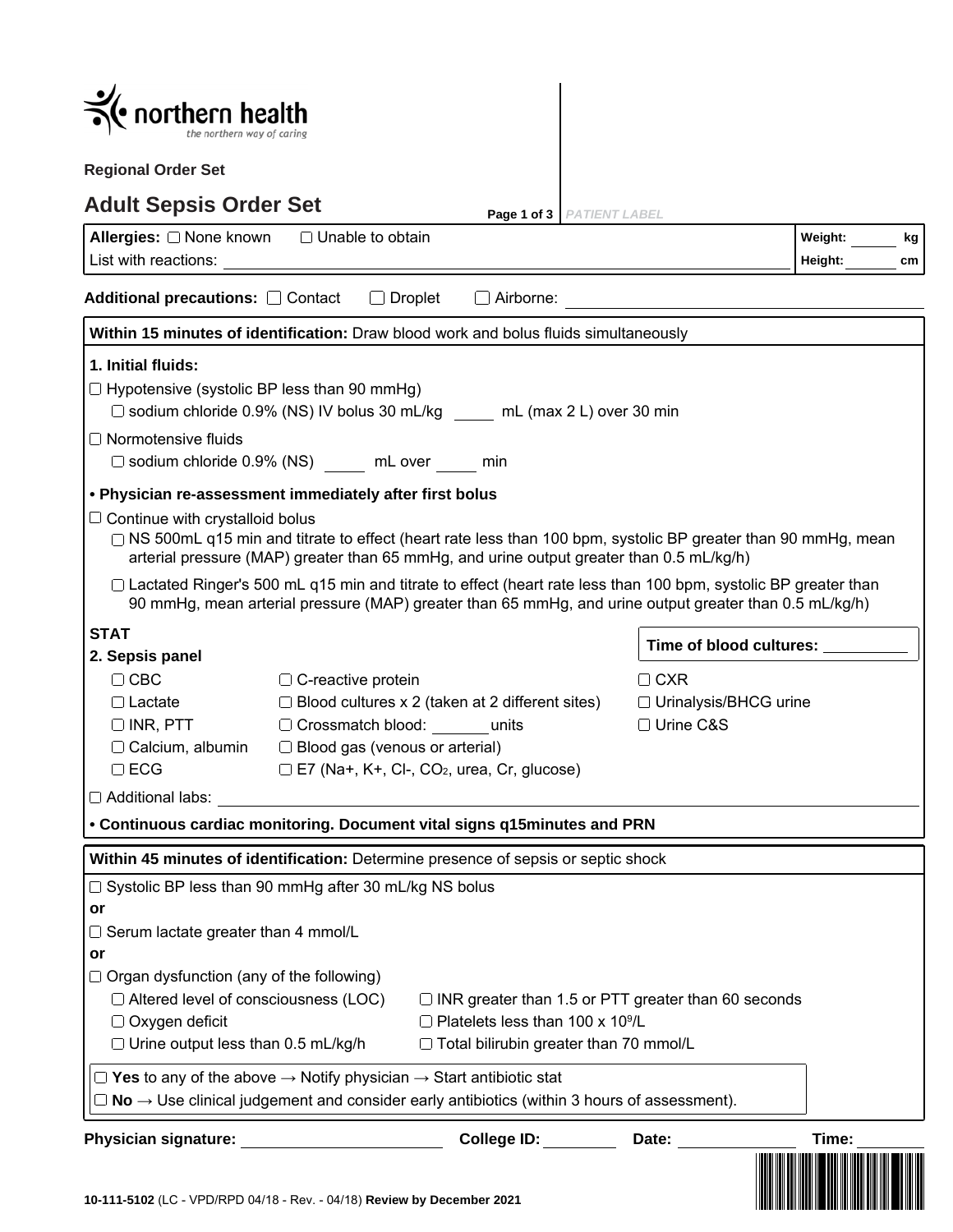

#### **Regional Order Set**

# **Adult Sepsis Order Set**

**Page 2 of 3** *PATIENT LABEL*

**Note: Orders below are empiric and should be reassessed within 48 hours for possible optimization based on culture results. Antibiotic doses may require adjustment for renal dysfunction. Consult pharmacist if needed.**

| Initial antibiotic orders                                                                                                                                                                                                                                                                                           | Initial antibiotic orders: Penicillin allergy** (see below)<br>Requires previously documented anaphylactic reaction |  |  |  |  |
|---------------------------------------------------------------------------------------------------------------------------------------------------------------------------------------------------------------------------------------------------------------------------------------------------------------------|---------------------------------------------------------------------------------------------------------------------|--|--|--|--|
| <b>CNS</b> infection                                                                                                                                                                                                                                                                                                |                                                                                                                     |  |  |  |  |
| dexamethasone 10 mg IV q6h x 2 days<br>First dose before or with first dose of antibiotics                                                                                                                                                                                                                          | dexamethasone 10 mg IV q6h x 2 days<br>First dose before or with first dose of antibiotics                          |  |  |  |  |
| $\Box$ cefTRIAXone 2 g IV q12h<br><b>Plus</b>                                                                                                                                                                                                                                                                       | $\Box$ cefTRIAXone** 2 g IV q12h<br>Plus                                                                            |  |  |  |  |
| vancomycin (25 mg/kg) $\frac{1}{1}$ IV x 1 dose, then (15 mg/kg) $\frac{1}{1}$ IV q8h*                                                                                                                                                                                                                              | vancomycin $(25 \text{ mg/kg})$ $\text{N} \times 1$ dose, then $(15 \text{ mg/kg})$ $\text{N} \text{ q8h}^*$        |  |  |  |  |
| If patient at risk for listeria (age over 50 years, pregnant or<br>immunocompromised) add:                                                                                                                                                                                                                          | If patient at risk for listeria (age over 50 years, pregnant or<br>immunocompromised) add:                          |  |  |  |  |
| $\Box$ ampicillin 2 g IV q4h                                                                                                                                                                                                                                                                                        | □ sulfamethoxazole and trimethoprim 5 mg/kg (per trimethoprim<br>component) __<br>$IV$ q6h                          |  |  |  |  |
| Febrile neutropenia                                                                                                                                                                                                                                                                                                 |                                                                                                                     |  |  |  |  |
| · Use 10 111 5100 Adult Febrile Neutropenia Order Set                                                                                                                                                                                                                                                               |                                                                                                                     |  |  |  |  |
|                                                                                                                                                                                                                                                                                                                     | <b>Community acquired pneumonia</b>                                                                                 |  |  |  |  |
| $\Box$ cefTRIAXone** 2 g IV q24h                                                                                                                                                                                                                                                                                    | If MRSA known or suspected, add:                                                                                    |  |  |  |  |
| <b>Plus</b><br>azithromycin 500 mg IV q24h                                                                                                                                                                                                                                                                          | $\Box$ vancomycin (25 mg/kg) ___ IV x 1 dose, then (15 mg/kg) __ IV q8h*                                            |  |  |  |  |
| Hospital acquired pneumonia                                                                                                                                                                                                                                                                                         |                                                                                                                     |  |  |  |  |
| $\Box$ piperacillin-tazobactam 4.5 g IV q6h                                                                                                                                                                                                                                                                         | $\Box$ meropenem 1 g IV q8h,                                                                                        |  |  |  |  |
| <b>Plus</b><br>ciprofloxacin 400 mg IV q8h                                                                                                                                                                                                                                                                          | <b>Plus</b><br>ciprofloxacin 400 mg IV q8h                                                                          |  |  |  |  |
| If MRSA known or suspected, add:                                                                                                                                                                                                                                                                                    | If MRSA known or suspected, add:                                                                                    |  |  |  |  |
| vancomycin $(25 \text{ mg/kg})$ ____ IV x 1 dose, then $(15 \text{ mg/kg})$                                                                                                                                                                                                                                         | IV q8h <sup>*</sup> $\Box$ vancomycin (25 mg/kg) $\Box$ IV x 1 dose, then (15 mg/kg) $\Box$<br>IV q8h*              |  |  |  |  |
| <b>Gastrointestinal source</b>                                                                                                                                                                                                                                                                                      |                                                                                                                     |  |  |  |  |
| $\Box$ piperacillin-tazobactam 4.5 IV q6h                                                                                                                                                                                                                                                                           | □ meropenem 1 g IV q8h                                                                                              |  |  |  |  |
|                                                                                                                                                                                                                                                                                                                     | <b>Plus</b>                                                                                                         |  |  |  |  |
|                                                                                                                                                                                                                                                                                                                     | IV q8h*<br>vancomycin (25 mg/kg)<br>IV x 1 dose, then $(15 \text{ mg/kg})$<br><b>Urinary source</b>                 |  |  |  |  |
|                                                                                                                                                                                                                                                                                                                     |                                                                                                                     |  |  |  |  |
| $\Box$ piperacillin tazobactam 3.375 g IV q6h<br>Consider ESBL coverage (use meropenem instead) if recent (within                                                                                                                                                                                                   | $\Box$ meropenem 1 g IV q8h<br><b>Plus</b>                                                                          |  |  |  |  |
| previous 3 months) use of cephalosporins or fluoroquinolones                                                                                                                                                                                                                                                        | IV q8h*<br>vancomycin $(25 \text{ mg/kg})$ __ IV x 1 dose, then $(15 \text{ mg/kg})$ __                             |  |  |  |  |
|                                                                                                                                                                                                                                                                                                                     | <b>Skin and soft tissue</b>                                                                                         |  |  |  |  |
| Non-purulent                                                                                                                                                                                                                                                                                                        | Non-purulent                                                                                                        |  |  |  |  |
| C ceFAZolin 2 g IV q8h                                                                                                                                                                                                                                                                                              | $\Box$ vancomycin (25 mg/kg) _____ IV x 1 dose, then (15 mg/kg) __ IV q8h*                                          |  |  |  |  |
| Purulent or abscess (MRSA suspected)                                                                                                                                                                                                                                                                                | Purulent or abscess (MRSA suspected)                                                                                |  |  |  |  |
| $\Box$ vancomycin (25 mg/kg) $\Box$ IV x 1 dose, then (15 mg/kg) $\Box$ IV q8h*                                                                                                                                                                                                                                     | $\Box$ vancomycin (25 mg/kg) $\Box$ IV x 1 dose, then (15 mg/kg) $\Box$ IV q8h*                                     |  |  |  |  |
| Necrotizing fasciitis/Fournier's gangrene                                                                                                                                                                                                                                                                           | <b>Necrotizing fasciitis/ Fournier's Gangrene</b>                                                                   |  |  |  |  |
| $\Box$ piperacillin-tazobactam 4.5 g IV q6h                                                                                                                                                                                                                                                                         | $\Box$ meropenem 1g IV q8h                                                                                          |  |  |  |  |
| <b>Plus</b><br>clindamycin 900 mg IV q8h                                                                                                                                                                                                                                                                            | Plus<br>clindamycin 900 mg IV q8h                                                                                   |  |  |  |  |
| □ IVIG 2 g/kg (see 10-200-5030 IVIG Physician Request)                                                                                                                                                                                                                                                              | □ IVIG 2 g/kg (see 10-200-5030 IVIG Physician Request)                                                              |  |  |  |  |
| <b>Diabetic foot</b>                                                                                                                                                                                                                                                                                                | <b>Diabetic foot</b>                                                                                                |  |  |  |  |
| $\Box$ piperacillin tazobactam 3.375 g IV q6h                                                                                                                                                                                                                                                                       | $\Box$ meropenem 1 g IV q8h                                                                                         |  |  |  |  |
| If MRSA suspected add:                                                                                                                                                                                                                                                                                              | If MRSA suspected add:                                                                                              |  |  |  |  |
| vancomycin (25 mg/kg)<br>IV x 1 dose, then $(15 \text{ mg/kg})$<br>IV q8h*                                                                                                                                                                                                                                          | $\Box$ vancomycin (25 mg/kg)<br>IV x 1 dose, then $(15 \text{ mg/kg})$<br>IV $q8h*$                                 |  |  |  |  |
| Source unknown                                                                                                                                                                                                                                                                                                      |                                                                                                                     |  |  |  |  |
| piperacillin-tazobctam 4.5 g IV q6h<br><b>Plus</b>                                                                                                                                                                                                                                                                  | □<br>meropenem 1 g IV q8h                                                                                           |  |  |  |  |
| IV x 1 dose, then $(15 \text{ mg/kg})$<br>IV $q8h*$<br>vancomycin (25 mg/kg)                                                                                                                                                                                                                                        | Plus<br>IV x 1 dose, then $(15 \text{ mg/kg})$<br>IV q8h*<br>vancomycin (25 mg/kg)                                  |  |  |  |  |
| *Max 2 g/dose. Always consult pharmacy for dose adjustment after first dose. If after hours, contact on-call pharmacist. Adjust for renal dysfunction.<br>**Cross reactivity between penicillins and 1st generation and some 2nd generation cephalosporins is rare (approximately 1% in reported penicillin allergy |                                                                                                                     |  |  |  |  |

cephalosporins is rare (approximately 1% in reported penicillin allergy and 2.55% in confirmed allergy) but is negligible with 3rd and 4th generation. **Physician signature: College ID: Date: Time:**